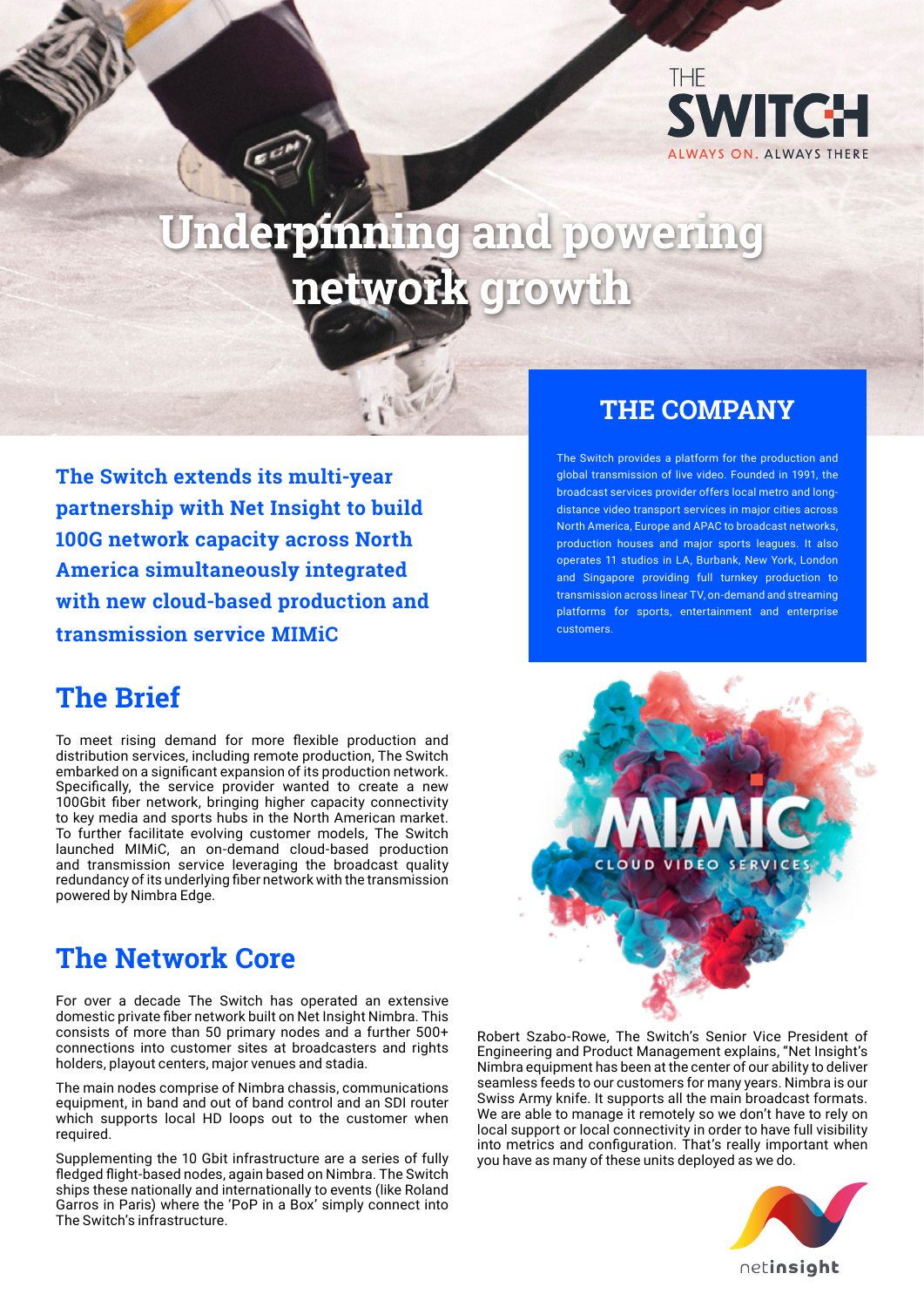

"Most important, the Nimbra platform is rock solid and able to operate the network at five 9s reliability. It is highly resilient, extremely robust and very deterministic which is exactly what our customers need."

With the foresight that only comes from working closely with customers, The Switch anticipated rising market demand for video, for video at higher data formats from 1080p to 4K UHD, as well as the need to accommodate more flexible workflow models.

Consequently, beginning in 2019 The Switch planned a major upgrade of its core infrastructure.

#### **The Next Phase of Expansion**

In a significant expansion of its network capacity, The Switch planned to deploy 100Gbit connectivity once again in partnership with Net Insight.

Phase one involved installing 100Gbit equipment to service its main US Network Operation Centers in New York and LA and its major sports customers. This included new 100Gbit lines and 100Gbit nodes based on the Nimbra 1060 media transport platform enabling terabit network speeds.

A second phase, already begun, involves a 100Gbit upgrade to its trans-US backbone and will add further 100Gbit nodes. Far from having to rip and replace its existing Nimbra systems, these work into the 100G infrastructure.

Szabo-Rowe explains, "What is terrific about the Nimbra platform is its longevity. We don't need to rip and replace. The Nimbra we installed into our network 10 years ago can be updated with new cards and new capability to enable our expansion. In fact, what we have built is a network capable of delivering a mix of line speeds and media to cater for every application from high-capacity tier one customers to those only needing HD-SDI local loops.

He adds, "Our network grows along with the market and Net Insight is a key part of our technology strategy. It allows us to support a more diverse range of production models that enable broadcasters, streaming services, and other content providers to be future-proofed in today's fast-moving market."

The Switch's expansion didn't stop there. The new 100Gbit fiber ring network also includes Nimbra 680 carrier-class multiservice media routers and the Nimbra Edge hyper-scale media cloud platform to integrate the company's core network into a new cloud-based production and transmission service.

#### **Introducing MIMiC Cloud Transmission, Powered by Nimbra Edge**

In spring 2020, The Switch launched MIMiC, an on-demand cloud-based production-as-a-service designed to cater for the groundswell in demand for remote production of live and virtual events.

"The launch of MIMiC reflects the fact that, in a multidevice world, viewers are no longer tied to the TV screen to watch sports or other live content," Szabo-Rowe says. "Streaming and social media are increasingly driving viewer engagement. At the same time, rights holders are seeking ways to more efficiently meet the seemingly insatiable demand for live content."

On top of these macro trends, the pandemic has compressed adoption timelines as major sports broadcasters, and leagues work to keep live content on air despite travel restrictions and social distancing measures.

Integrated into its end-to-end production-as-a-service, The Switch launched a cloud-based global IP transmission product in summer 2021. This enables sports broadcasters, streaming services and other rightsholders to take video feeds from anywhere in the world and simultaneously deliver them to multiple – up to hundreds – of destinations via the internet, cloud networks and The Switch's private network.

"Our global managed IP transmission network uses a combination of cloud-based networking and our own private fiber network to transport traffic with total resilience," Szabo-Rowe says.